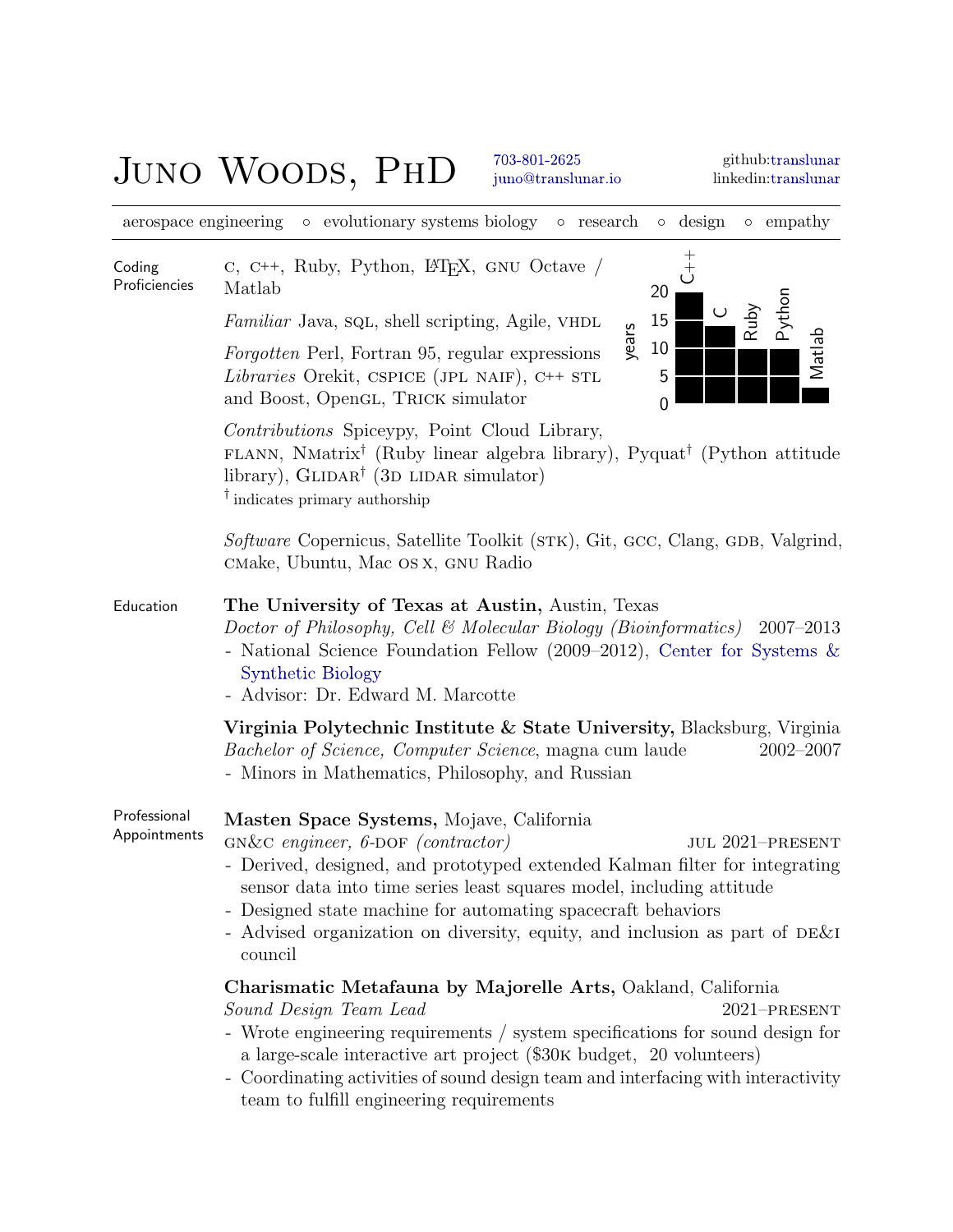## Numina Studios / Nocturne-X, Oakland, California

Electronics Assembly (contractor) sep–oct 2021

- Soldering and electronics assembly for a large-budget interactive art experience at Gray Area in San Francisco for three months beginning October 2021

## Open Lunar Foundation, San Francisco, California

| <i>Senior Researcher</i>                               | $MAR-JUL$ 2021    |
|--------------------------------------------------------|-------------------|
| Director of Engineering Research $\mathcal C$ Strategy | JUL 2020–MAR 2021 |
| $Guidance, \; Navigation, \; \& \; Control$            | OCT 2019-APR 2020 |
|                                                        |                   |

- Engineering designs and analyses
- Space policy: multilateral arms control treaties, export control policy, open source, electronic frontiers
- Systems engineering: gn&c systems, optical navigation, and interplanetary radios (LunaNet)
- Created business plans, engineering schedules, and financial models for various for-profit and non-profit interventions

### Intuitive Machines, Houston, Texas

Senior Development Engineer jun 2015–sep 2019

- Trajectory design & optimization; lunar mission design & analysis (nova-c)
- Documented and validated extended Kalman filter (Moon Express mx-1)
- iss rendezvous/berthing plan, preliminary gn&c design (Axiom)
- State estimation (bls, ekf, complementary) for drilling systems
- GPS-denied navigation and gravimetry (Doppler LIDAR)
- Wrote engineering requirements for payloads, including for molecular biology in microgravity

| Academic     | Applied Space Exploration Laboratory, West Virginia University                      |  |  |
|--------------|-------------------------------------------------------------------------------------|--|--|
| Appointments | $Post\text{-}doctoral\ Fellow \text{---} Aero space \ Enqiner$<br>JAN 2014-JUN 2015 |  |  |
|              | - LIDAR-based 6 DOF pose initialization strategy for non-cooperative ren-           |  |  |
|              | dezvous; derived/implemented dual inertial state EKF (satellite servicing)          |  |  |
|              | - Open source OpenGL-based 3D sensor simulator, GLIDAR                              |  |  |
|              | - Remote sensing technologies for resource surveying and utilization                |  |  |
|              | - Mentored and collaborated with grad students and an undergraduate                 |  |  |
|              | Center for Systems & Synthetic Biology, The University of Texas at<br>Austin        |  |  |

#### National Science Foundation Fellow; Graduate Research Assistant 2007–2014

- Pipelines and automation for large datasets
- Researched, designed, and wrote statistical software for searching for genes under various types of selection (positive, purifying, relaxed)
- Invalidated a hypothesis about hiv reservoirs using viral evolution simulation
- Designed scheme for re-engineering cellular metabolism in E. coli, and partially implemented it (wet lab)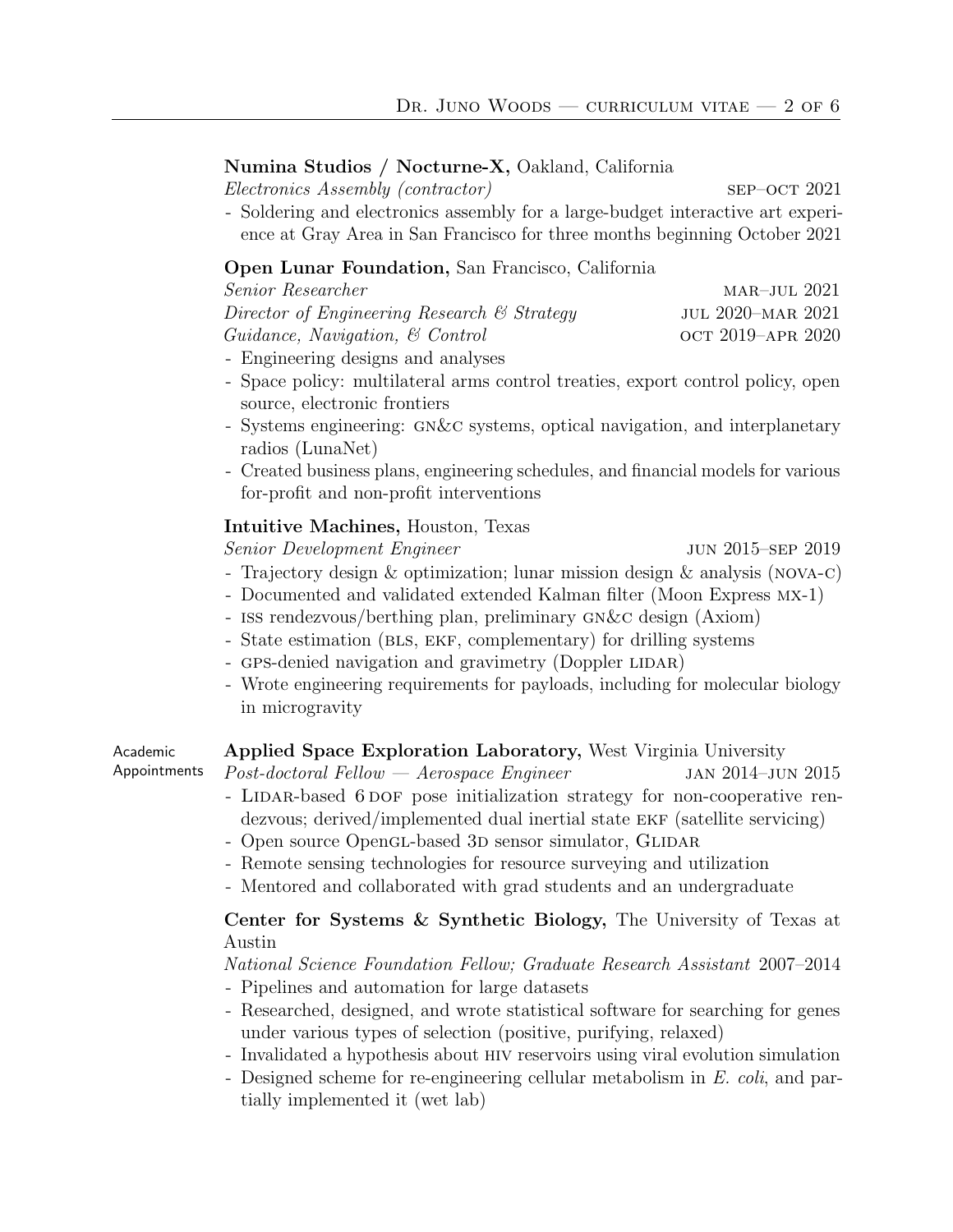|                           | - Some experience with mass spectrometry-based proteomics                                                                                                                                                                                                                                                                                           |
|---------------------------|-----------------------------------------------------------------------------------------------------------------------------------------------------------------------------------------------------------------------------------------------------------------------------------------------------------------------------------------------------|
|                           | Dept. of Chemistry & Biochemistry, The University of Texas at Austin<br>Graduate Teaching Assistant<br>2008, 2013<br>- Rewrote curriculum in Python (previously in Perl)                                                                                                                                                                            |
| Patents                   | Marcotte, E.M.; McGary, K.; Wallingford, J.; Park, T.J.; Woods, J.O.;<br>Cha, H.J. 12 August 2012. Orthologous phenotypes and non-obvious human<br>disease models. U.S. Patent Application Publication 2012/0215458 A1.                                                                                                                             |
| Highlighted<br>Articles   | List of non-aerospace articles authored available upon request.                                                                                                                                                                                                                                                                                     |
|                           | Woods, J.O.; Christian, J.A. 2016. LIDAR-based relative navigation with<br>respect to non-cooperative objects. Acta Astronautica 126: pp. 298-311.                                                                                                                                                                                                  |
|                           | Woods, J.O.; Christian, J.A. 2016. GLIDAR: An OpenGL-based, real-time,<br>and open source 3D sensor simulator for testing computer vision algorithms.<br>Journal of Imaging $2(1)$ .                                                                                                                                                                |
|                           | Woods, J.O.; Tien, M.Z.; Marcotte, E.M. April 2015. Interrogating conserved<br>elements of diseases using Boolean combinations of orthologous phenotypes.<br>$BioRX$ <i>iv.</i>                                                                                                                                                                     |
|                           | Woods, J.O.; Singh-Blom, U.M.; Laurent, J.M.; McGary, K.L.; Marcotte,<br>E.M. January 2013. Prediction of gene-phenotype associations in humans,<br>mice, and plants using phenologs. <i>BMC Bioinformatics</i> $14$ : p. 203.                                                                                                                      |
|                           | Singh-Blom, U.M.; Natarajan, N.; Tewari, A.; Woods, J.O.; Dhillon, I.S.;<br>Marcotte, E.M. January 2013. Prediction and validation of gene-disease<br>associations using methods inspired by social network analyses. PLoS One<br>$8(5)$ : e58977.                                                                                                  |
|                           | McGary, K.L.; Park, T.J.; Woods, J.O.; Cha, H.J.; Wallingford, J.B.; Mar-<br>cotte, E.M. April 2010. Systematic discovery of nonobvious human disease<br>models through orthologous phenotypes. Proceedings of the National Academy<br>of Sciences of the United States of America $107(14)$ : pp. 6544–9.                                          |
|                           | Brennan, T.P.; Woods, J.O.; Sedaghat, A.R.; Siliciano, J.D.; Siliciano, R.F.;<br>Wilke, C.O. September 2009. Analysis of human immunodeficiency virus type<br>1 viremia and provirus in resting $CD4^+$ T cells reveals a novel source of residual<br>viremia in patients on antiretroviral therapy. Journal of Virology $83(17)$ : pp.<br>8470-81. |
| Conference<br>Proceedings | Woods, J.O.; Christian, J.A.; Evans, T. February 2015. A 6-DOF pose<br>initialization strategy for LIDAR-based non-cooperative navigation. In 38th<br>Annual Guidance & Control Conference, Breckenridge, CO.                                                                                                                                       |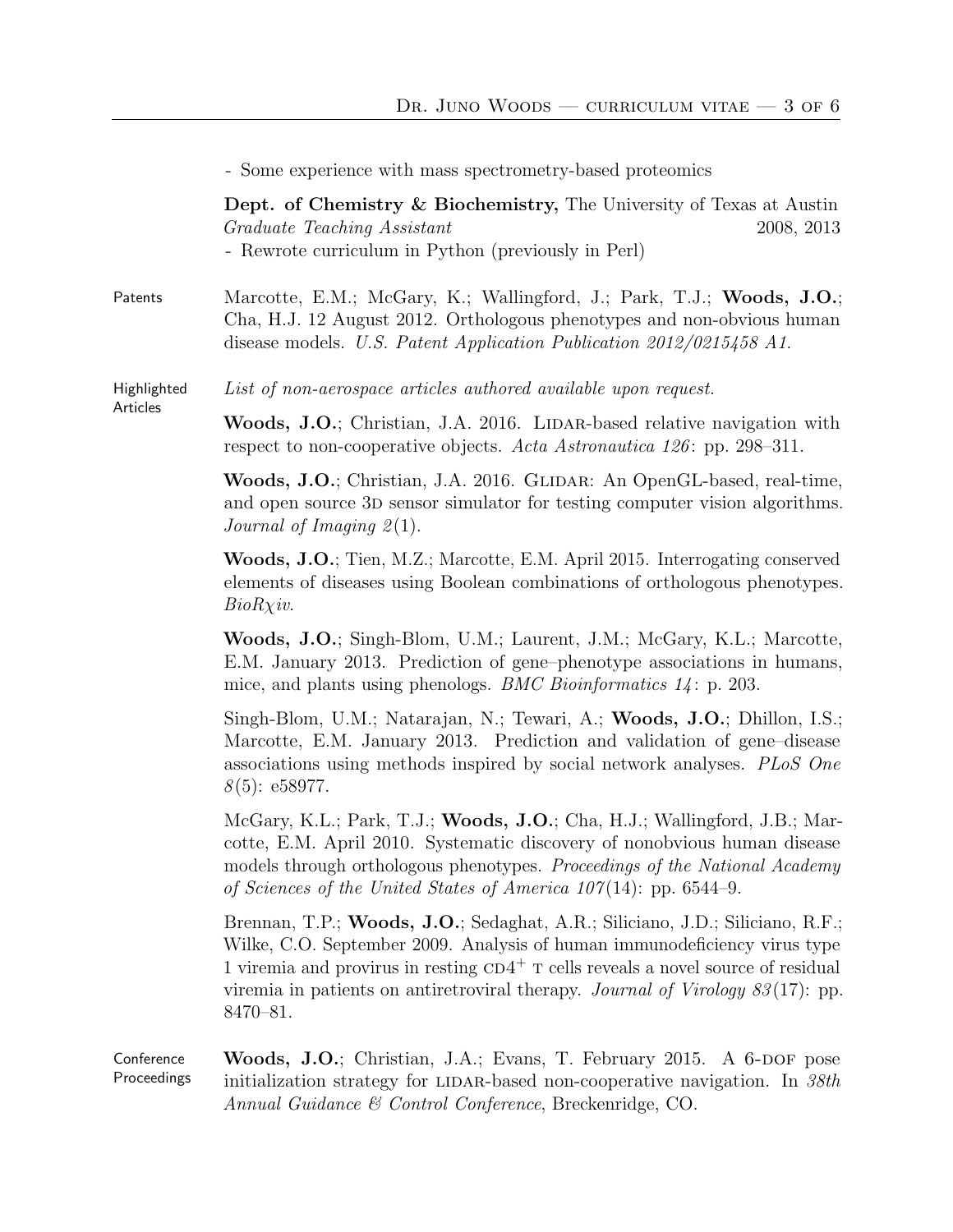| Sell, J.L.; Rhodes, A.; Woods, J.O.; Christian, J.A.; Evans, T. 2014. Pose  |
|-----------------------------------------------------------------------------|
| performance of LIDAR-based navigation for satellite servicing. In $AIAA/AS$ |
| <i>Astrodynamics Specialist Conference, San Diego, CA.</i>                  |

Posters Woods, J.O.; Singh-Blom, U.M.; Laurent, J.; McGary, K.L.; Marcotte, E.M. 20–25 February 2012. In Complex Traits: Genomics and Computational Approaches, Keystone Symposia, Breckenridge, CO.

> Woods, J.O.; Singh-Blom, U.M.; McGary, K.L.; Marcotte, E.M. 13–16 November 2010. In From Functional Genomics to Systems Biology, EMBL Heidelberg, Heidelberg, Germany.

**Technical** Reports Some internal technical report titles have been changed for external clarity or to maintain client confidentiality.

> Woods, J.O. 2021. An engineer's history of US and multilateral export controls. OLF–ENG–2021–01, Open Lunar Foundation, San Francisco, CA.

> Woods, J.O. 2020. Concepts in lunar positioning, navigation, and timing. OLF–GNC–2020–01, Open Lunar Foundation, San Francisco, CA.

> Woods, J.O. 2019. Navigation filter design towards a lunar lander. OLF-GNC–2019–02, Open Lunar Foundation, San Francisco, CA. Work in progress, ceased and published early due to pandemic. [github.com/openlunar/navmemos/](https://github.com/openlunar/navmemos/raw/master/filter/filter.pdf) [raw/master/filter/filter.pdf](https://github.com/openlunar/navmemos/raw/master/filter/filter.pdf)

> Woods, J.O. 2019. Two-way range and range-rate observables in a sequential filter. OLF-GNC-2019-01, Open Lunar Foundation, San Francisco, CA. [github.com/openlunar/navmemos/raw/master/radiometric/memo.pdf](https://github.com/openlunar/navmemos/raw/master/radiometric/memo.pdf)

> Woods, J.O. 2018. Observability and sensitivity analyses for attitude estimation using a gimballed gyroscope.  $IM-TM-2018-04$ .

> Woods, J.O. 2018. Position and velocity variance growth during dead reckoning of a drill.  $IM-TM-2018-02$ .

> Woods, J.O. 2018. Derivation of the Doppler LIDAR measurement model in the inertial and topocentric frames. IM–TM–2018–01.

> Crain, T.C.; Woods, J.O.; Baine, M.; Moore, J.; Getchius, J.; Ronalds, A.; Stewart, S. 2018. Cislunar navigation architecture study. IMDM–9.

> Woods, J.O. 2017. A dual MARG complementary filter for attitude state estimation while drilling.  $IM-TM-2017-04$ .

> Woods, J.O.; Christian, J.A. 2014. A real-time, software-based 3D sensor simulator. ASEL Technical Memorandum:  $ASEL-14-005$ .

> Sell, J.; Rhodes, A.; Woods, J.; Christian, J.A. 2014. Theoretical foundations of pose estimation and covariance computation for non-cooperative relative navigation. ASEL Technical Memorandum: ASEL–14–001.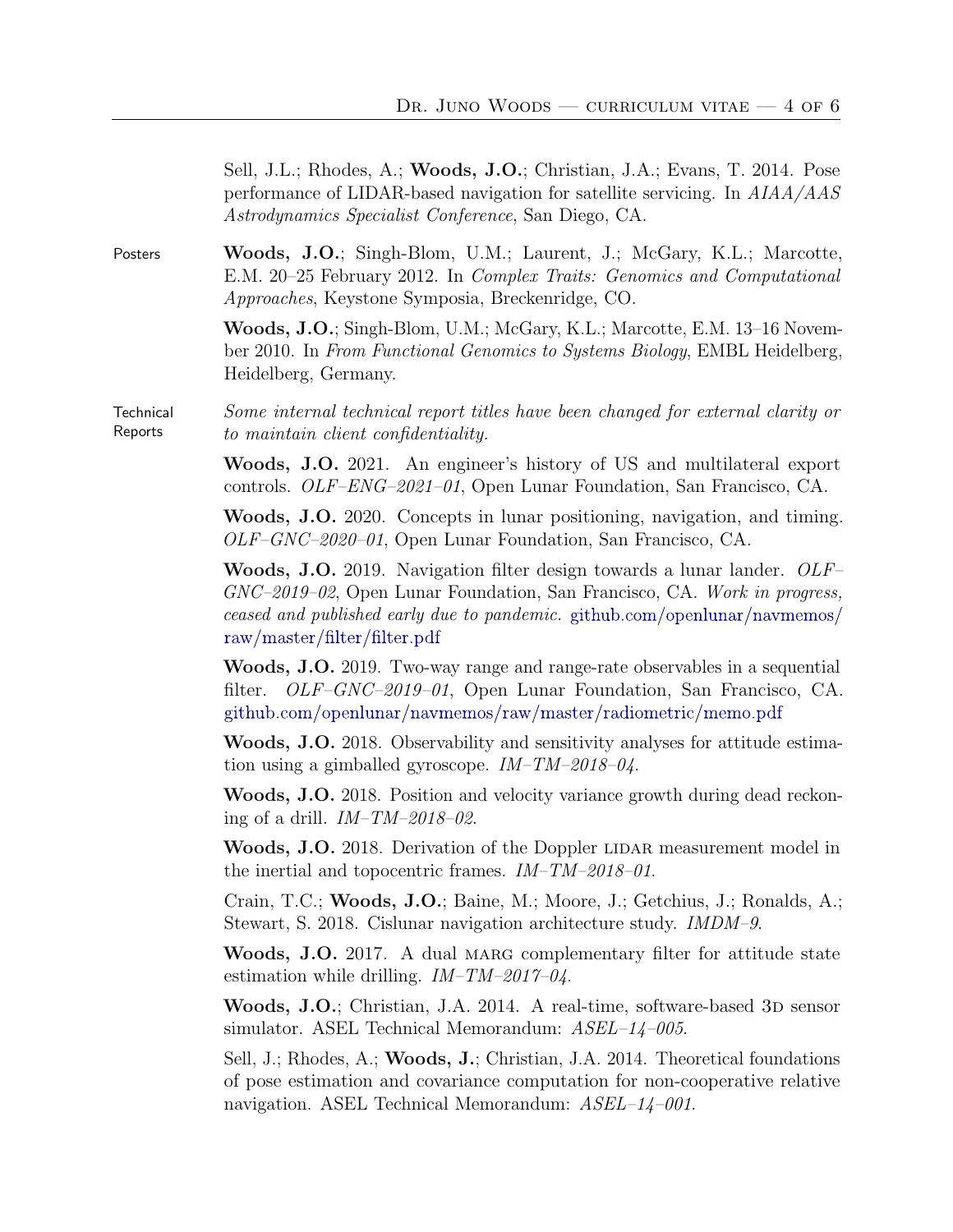|                                | Natarajan, N.; Singh-Blom, U.M.; Tewari, A.; Woods, J.O.; Dhillon, I.S.;<br>Marcotte, E.M. 2011. Predicting gene-disease associations using multiple<br>species data. UTCS Technical Report: $TR-11-37$ . |                               |  |
|--------------------------------|-----------------------------------------------------------------------------------------------------------------------------------------------------------------------------------------------------------|-------------------------------|--|
| Selected<br>Honors &<br>Awards | Burning Man Honorarium: Charismatic Metafauna<br>Masten Space Systems: Diversity, Equity, and Inclusion Council member 2022<br>White House Champion of Change                                             | 2022<br>2014                  |  |
|                                | National Science Foundation Graduate Research Fellowship<br>"Best of Austin" Award: Best Activist ( <i>The Austin Chronicle</i> )                                                                         | 2009-2012<br>2011             |  |
|                                | Scholar, Netroots Nation<br>Initiate, Friar Society (University of Texas at Austin)<br>Graduate School Recruitment Fellowship (University of Texas at Austin) 2007                                        | 2011<br>2010                  |  |
|                                | Black Belt, Tae Kwon Do (Chung Do Kwan)<br>Member, Hillcrest Honors Community (Virginia Tech)                                                                                                             | 2006<br>$2003 - 2007$         |  |
|                                | Inductee, $\Upsilon$ IIE (Virginia Tech)<br>Gilbert & Lucille Seay Scholarship (Virginia Tech)                                                                                                            | 2006<br>2005                  |  |
|                                | National Merit Scholarship                                                                                                                                                                                | 2002                          |  |
| Community<br>Contributions     | <b>Lunar Surface Innovation Consortium</b><br>Communications Subgroup Lead                                                                                                                                | 2021-PRESENT<br>$2021 - 2022$ |  |
|                                | <b>Black Rock Rangers</b><br>Green Dot                                                                                                                                                                    | 2018-PRESENT<br>2019-PRESENT  |  |
|                                | <b>Ruby Science Foundation (SciRuby)</b><br>Director & Co-Founder                                                                                                                                         | 2012-2018                     |  |
|                                | <b>Texas Gun Sense</b><br>Co-founder, Advisory Board Member                                                                                                                                               | 2013-PRESENT                  |  |
| Activities &<br>Interests      | dance (lindy hop and ballet), music, roller skating, circus arts, space exploration,<br>large-scale interactive art, immersive theatre                                                                    |                               |  |
| Foreign<br>Languages           | English (native tongue), Spanish (conversational), Russian (needs refreshing)                                                                                                                             |                               |  |
| Other Skills                   | Metal fabrication and MIG welding, fiberglass/resin casting, FEMA ICS-100<br>certification                                                                                                                |                               |  |
| References                     | Chris Hadfield<br>Chair, Open Lunar Foundation; Commander, CSA and NASA                                                                                                                                   | chris@chrishadfield.ca        |  |
|                                | John Christian<br>Asst. Professor of Aerospace Engineering, Rensselaer Polytechnic Institute                                                                                                              | john.christian@mail.wvu.edu   |  |
|                                | Tim Crain<br>tim@intuitivemachines.com<br>Vice President of Research and Development, Intuitive Machines                                                                                                  |                               |  |